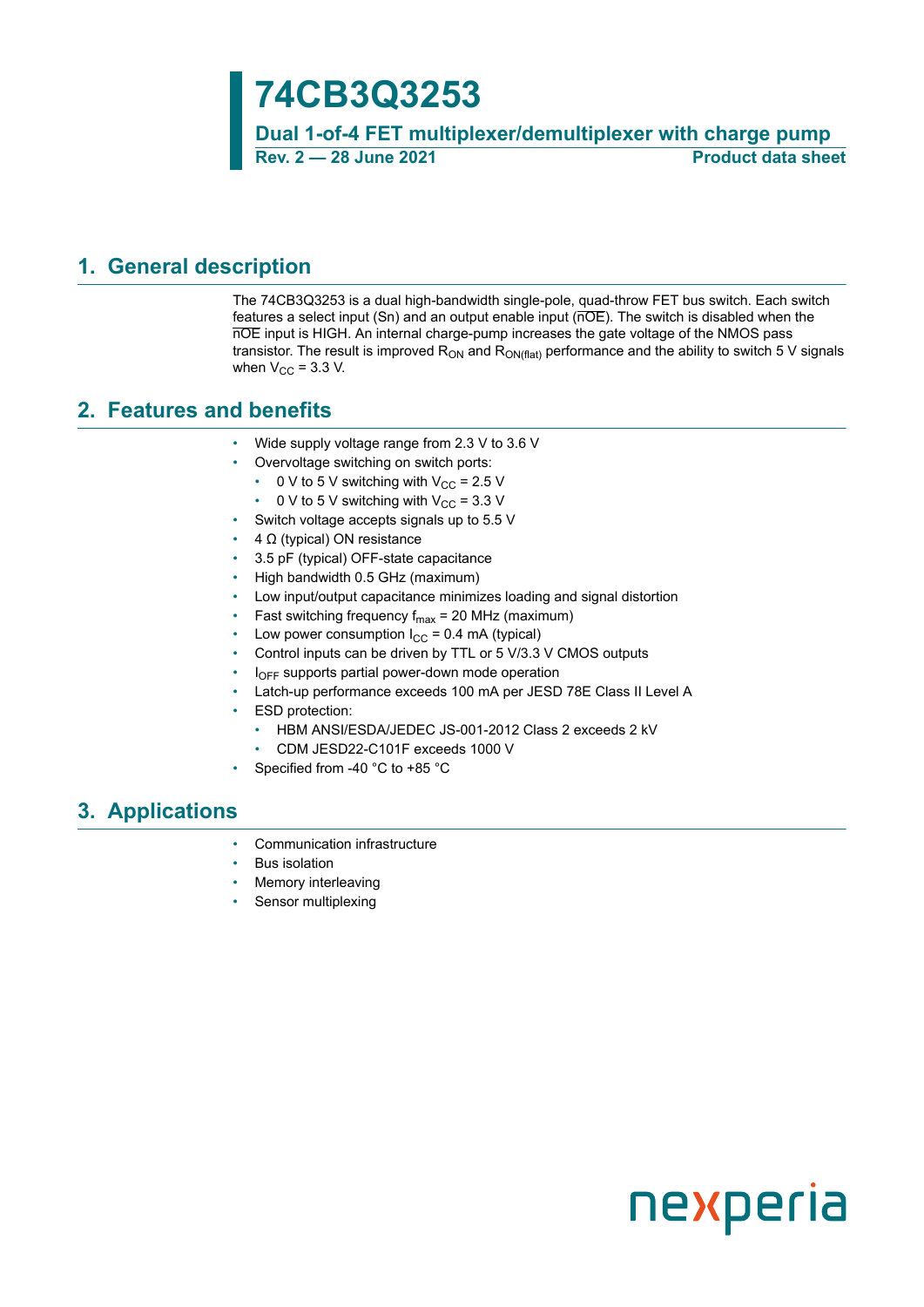# <span id="page-1-1"></span>**4. Ordering information**

| <b>Table 1. Ordering information</b> |                                     |          |                                                                                                                                                  |                |  |  |  |  |
|--------------------------------------|-------------------------------------|----------|--------------------------------------------------------------------------------------------------------------------------------------------------|----------------|--|--|--|--|
| <b>Type number</b>                   | Package                             |          |                                                                                                                                                  |                |  |  |  |  |
|                                      | <b>Name</b><br>Temperature<br>range |          | <b>Description</b>                                                                                                                               | <b>Version</b> |  |  |  |  |
| 74CB3Q3253PW                         | -40 °C to +85 °C                    | TSSOP16  | plastic thin shrink small outline package; 16 leads;<br>body width 4.4 mm                                                                        | SOT403-1       |  |  |  |  |
| 74CB3Q3253BQ                         | -40 °C to +85 °C                    | DHVQFN16 | plastic dual in-line compatible thermal enhanced<br>very thin quad flat package; no leads; 16 terminals;<br>body $2.5 \times 3.5 \times 0.85$ mm | SOT763-1       |  |  |  |  |

# <span id="page-1-2"></span>**5. Functional diagram**

<span id="page-1-0"></span>



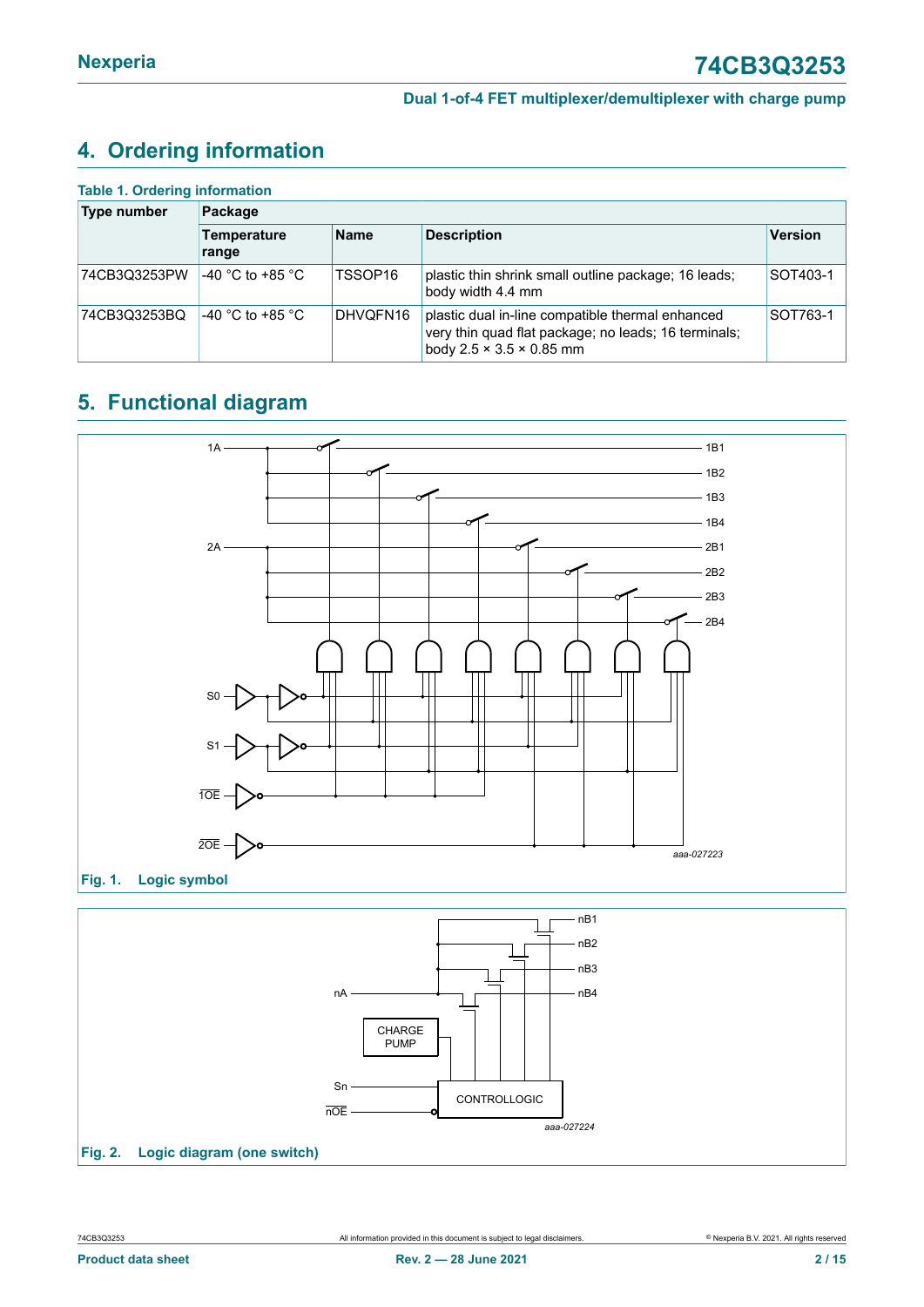# <span id="page-2-0"></span>**6. Pinning information**



### <span id="page-2-1"></span>**6.1. Pinning**

#### <span id="page-2-2"></span>**6.2. Pin description**

| <b>Description</b><br>output enable input (active-LOW)<br>select input |  |  |
|------------------------------------------------------------------------|--|--|
|                                                                        |  |  |
|                                                                        |  |  |
|                                                                        |  |  |
| independent input or output                                            |  |  |
| independent input or output                                            |  |  |
| independent input or output                                            |  |  |
| independent input or output                                            |  |  |
| common output or input                                                 |  |  |
| ground (0 V)                                                           |  |  |
| common output or input                                                 |  |  |
| independent input or output                                            |  |  |
| independent input or output                                            |  |  |
| independent input or output                                            |  |  |
| independent input or output                                            |  |  |
| select input                                                           |  |  |
| output enable input (active-LOW)                                       |  |  |
| supply voltage                                                         |  |  |
|                                                                        |  |  |

#### **Table 2. Pin description**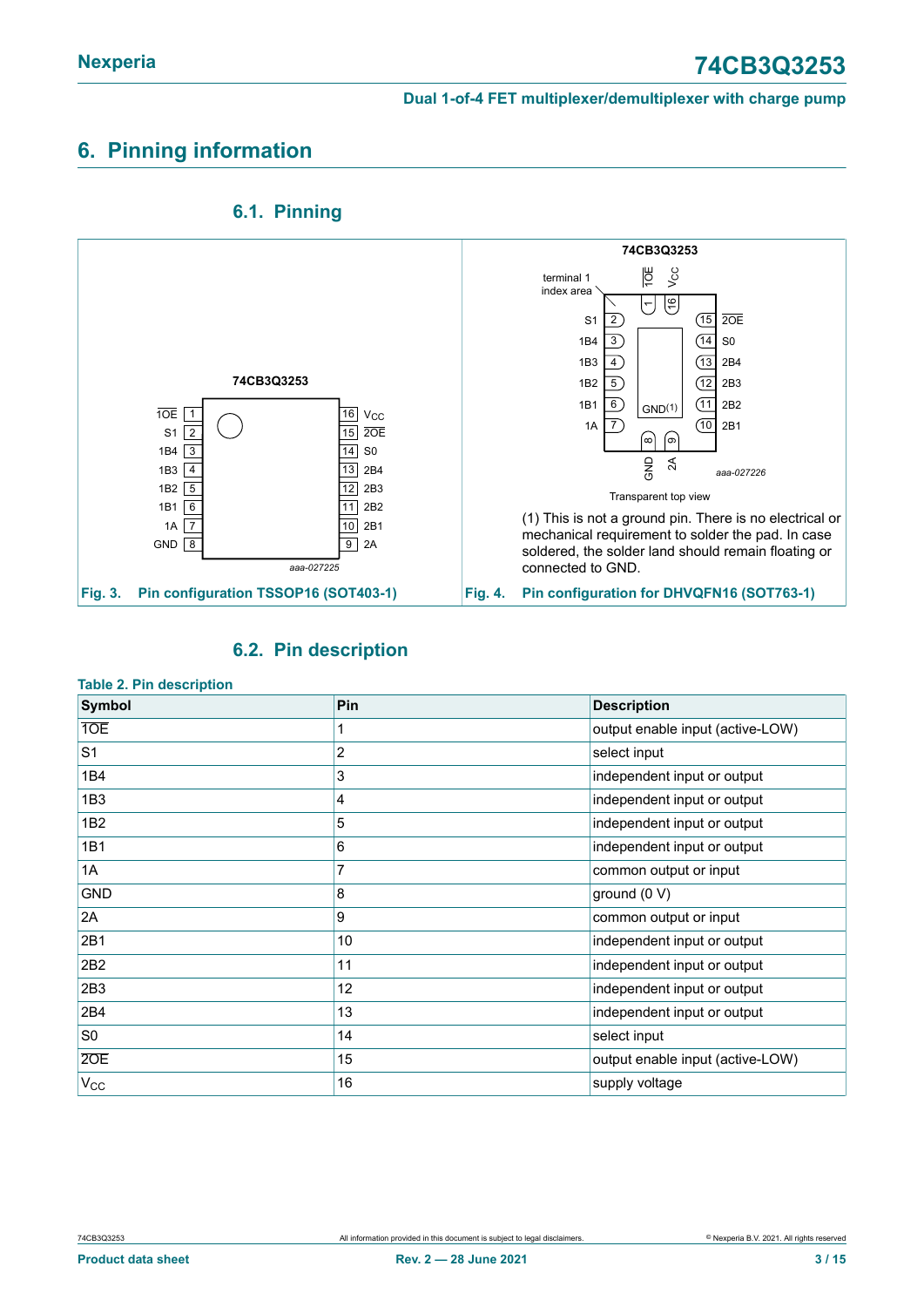## <span id="page-3-2"></span><span id="page-3-0"></span>**7. Functional description**

#### **Table 3. Function table**

*H = HIGH voltage level; L = LOW voltage level; X = don't care; Z = high-impedance OFF-state.*

| Input | <b>Channel on</b> |     |                |
|-------|-------------------|-----|----------------|
| S1    | S <sub>0</sub>    | nOE |                |
|       |                   |     | $ nA = nB1$    |
|       | н                 |     | $nA = nB2$     |
| IH.   |                   |     | $nA = nB3$     |
| ΙH    | н                 |     | $nA = nB4$     |
| ΙX    |                   | H   | Z (switch off) |

### <span id="page-3-1"></span>**8. Limiting values**

#### **Table 4. Limiting values**

In accordance with the Absolute Maximum Rating System (IEC 60134). Voltages are referenced to GND (ground = 0 V).

|                              | Symbol Parameter        | <b>Conditions</b>                   | Min    | <b>Max</b>               | <b>Unit</b> |
|------------------------------|-------------------------|-------------------------------------|--------|--------------------------|-------------|
| $V_{CC}$                     | supply voltage          |                                     | $-0.5$ | $+4.6$                   | V           |
| $ V_1 $                      | input voltage           | Sn, nOE input<br>$[1]$              | $-0.5$ | $+7.0$                   | V           |
| V <sub>SW</sub>              | switch voltage          | [2]                                 | $-0.5$ | $+7.0$                   | V           |
| $\vert I_{\mathsf{IK}}\vert$ | input clamping current  | $V_1$ < -0.5 V                      | -50    |                          | mA          |
| $\vert$ <sub>sk</sub>        | switch clamping current | $V_1$ < -0.5 V                      | -50    | $\blacksquare$           | mA          |
| $\vert$ <sub>sw</sub>        | switch current          |                                     |        | ±120                     | mA          |
| $I_{\rm CC}$                 | supply current          |                                     |        | $+100$                   | mA          |
| <b>I<sub>GND</sub></b>       | ground current          |                                     | $-100$ | $\overline{\phantom{a}}$ | mA          |
| $T_{\text{stg}}$             | storage temperature     |                                     | $-65$  | $+150$                   | °С          |
| $P_{\text{tot}}$             | total power dissipation | [3]<br>$T_{amb}$ = -40 °C to +85 °C |        | 500                      | mW          |

[1] The minimum input voltage rating may be exceeded if the input current rating is observed.

[2] The minimum and maximum switch voltage ratings may be exceeded if the switch clamping current rating is observed.<br>[3] For SOT403-1 (TSSOP16) package: P<sub>tot</sub> derates linearly with 8.5 mW/K above 91 °C.

For SOT403-1 (TSSOP16) package: Ptot derates linearly with 8.5 mW/K above 91 °C. For SOT763-1 (DHVQFN16) package: P<sub>tot</sub> derates linearly with 11.2 mW/K above 106 °C.

### <span id="page-3-3"></span>**9. Recommended operating conditions**

#### **Table 5. Recommended operating conditions**

|                     | <b>Symbol Parameter</b>             | <b>Conditions</b>                | <b>Min</b>   | <b>Max</b> | Unit          |
|---------------------|-------------------------------------|----------------------------------|--------------|------------|---------------|
| $V_{\rm CC}$        | supply voltage                      |                                  | 2.3          | 3.6        | V             |
| $ V_1$              | input voltage                       | Sn, nOE input                    | $\mathbf{0}$ | 5.5        | V             |
| V <sub>SW</sub>     | switch voltage                      |                                  | $\Omega$     | 5.5        | V             |
| $T_{\mathsf{amb}}$  | ambient temperature                 |                                  | $-40$        | $+85$      | °C            |
| $\Delta t/\Delta V$ | input transition rise and fall rate | Sn, nOE input                    |              |            |               |
|                     |                                     | $V_{CC}$ = 2.3 V to 2.7 V        | $\Omega$     | 20         | $\sqrt{ns/V}$ |
|                     |                                     | $V_{\text{CC}}$ = 2.7 V to 3.6 V | $\Omega$     | 10         | $\sqrt{ns/V}$ |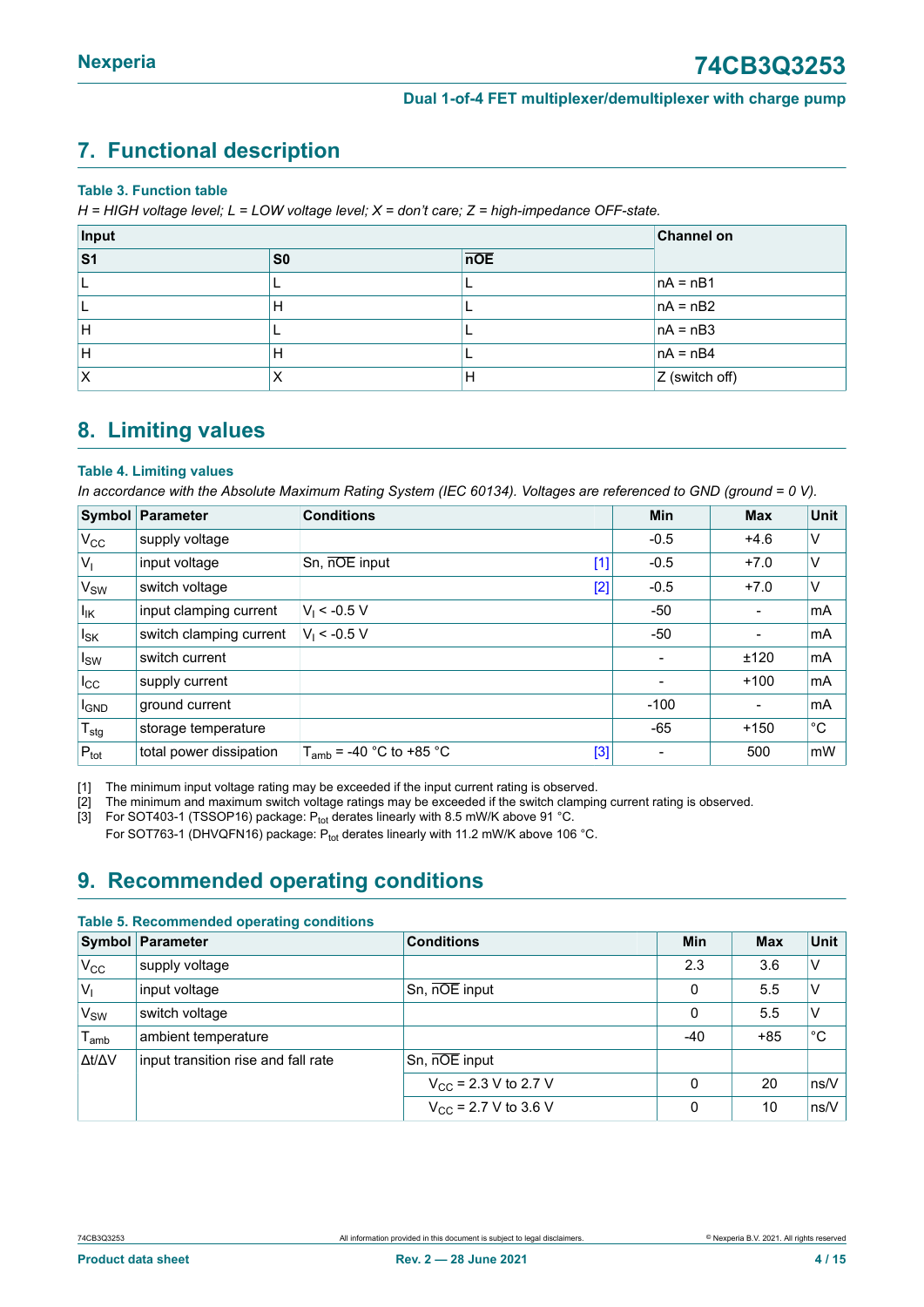# <span id="page-4-1"></span><span id="page-4-0"></span>**10. Static characteristics**

#### **Table 6. Static characteristics**

*At recommended operating conditions; voltages are referenced to GND (ground 0 V).*

|                           | Symbol Parameter<br><b>Conditions</b> |                                                                                                             |                              | $T_{amb}$ = 25 °C        |                | $T_{amb}$ =-40 °C to +85 °C Unit |                |        |
|---------------------------|---------------------------------------|-------------------------------------------------------------------------------------------------------------|------------------------------|--------------------------|----------------|----------------------------------|----------------|--------|
|                           |                                       |                                                                                                             | Min                          | Typ[1]                   | <b>Max</b>     | Min                              | <b>Max</b>     |        |
| V <sub>IH</sub>           | <b>HIGH-level</b>                     | $V_{\rm CC}$ = 2.3 V to 2.7 V                                                                               |                              |                          |                | 1.7                              |                | $\vee$ |
|                           | input voltage                         | $V_{CC}$ = 2.7 V to 3.6 V                                                                                   | $\overline{\phantom{a}}$     | $\overline{\phantom{a}}$ |                | 2                                | $\blacksquare$ | V      |
| $V_{IL}$                  | LOW-level                             | $V_{\rm CC}$ = 2.3 V to 2.7 V                                                                               |                              |                          |                |                                  | 0.7            | $\vee$ |
|                           | input voltage                         | $V_{CC}$ = 2.7 V to 3.6 V                                                                                   | $\overline{\phantom{0}}$     |                          |                |                                  | 0.8            | $\vee$ |
| $V_{IK}$                  | input clamping<br>voltage             | nA; nBn; $V_{CC}$ = 3.6 V; $I_1$ = -18 mA                                                                   |                              |                          |                |                                  | $-1.8$         | V      |
| h,                        | input leakage<br>current              | Sn, $\overline{noE}$ ; V <sub>CC</sub> = 3.6 V;<br>$V_1$ = GND to 5.5 V                                     | $\overline{\phantom{a}}$     |                          |                |                                  | ±1             | μA     |
| loff                      | power-off<br>leakage current          | per pin; $V_{CC} = 0 V$ ;<br>$V_{SW}$ or $V_1 = 0$ V to 5.5 V                                               |                              |                          |                |                                  | ±1             | μA     |
| $I_{S(OFF)}$              | OFF-state<br>leakage current          | nA; nBn; V <sub>CC</sub> = 3.6 V; see Fig. 5                                                                | $\overline{\phantom{a}}$     |                          |                |                                  | ±1             | μA     |
| $I_{\rm CC}$              | supply current                        | $V_1$ = GND or $V_{CC}$ ; $I_0$ = 0 A;<br>$V_{SW}$ = GND or $V_{CC}$ ; $V_{CC}$ = 3.6 V                     | $\qquad \qquad \blacksquare$ | 0.4                      |                |                                  | 0.6            | mA     |
| $\Delta I_{CC}$           | additional<br>supply current          | Sn, $\overline{noE}$ ; V <sub>CC</sub> = 3.6 V; one input at 3 V,<br>other inputs at GND or V <sub>CC</sub> |                              |                          |                |                                  | 30             | μA     |
| C <sub>1</sub>            | input<br>capacitance                  | $V_{CC}$ = 3.3 V; $V_{SW}$ = GND or $V_{CC}$ ;<br>$V_1 = 0 V$ , 3.3 V, 5.5 V                                |                              |                          |                |                                  |                |        |
|                           |                                       | Sn, nOE                                                                                                     | $\frac{1}{2}$                | 2.5                      | $\blacksquare$ | $\overline{\phantom{0}}$         | 3.5            | pF     |
| OFF-state<br>$C_{S(OFF)}$ |                                       | $V_{CC}$ = 3.3 V; V <sub>SW</sub> = 0 V, 3.3 V, 5.5 V                                                       |                              |                          |                |                                  |                |        |
|                           | capacitance                           | nA                                                                                                          |                              | 8                        |                |                                  | 11             | pF     |
|                           |                                       | nBn                                                                                                         |                              | 3.5                      |                |                                  | 4.5            | pF     |
| $C_{S(ON)}$               | ON-state                              | $V_{CC}$ = 3.3 V; V <sub>SW</sub> = 0 V, 3.3 V, 5.5 V                                                       |                              |                          |                |                                  |                |        |
|                           | capacitance                           | nA, nBn                                                                                                     | $\overline{\phantom{a}}$     | 13                       |                |                                  | 17             | pF     |

[1] Typical values are measured at  $V_{CC} = 3.3$  V unless otherwise specified.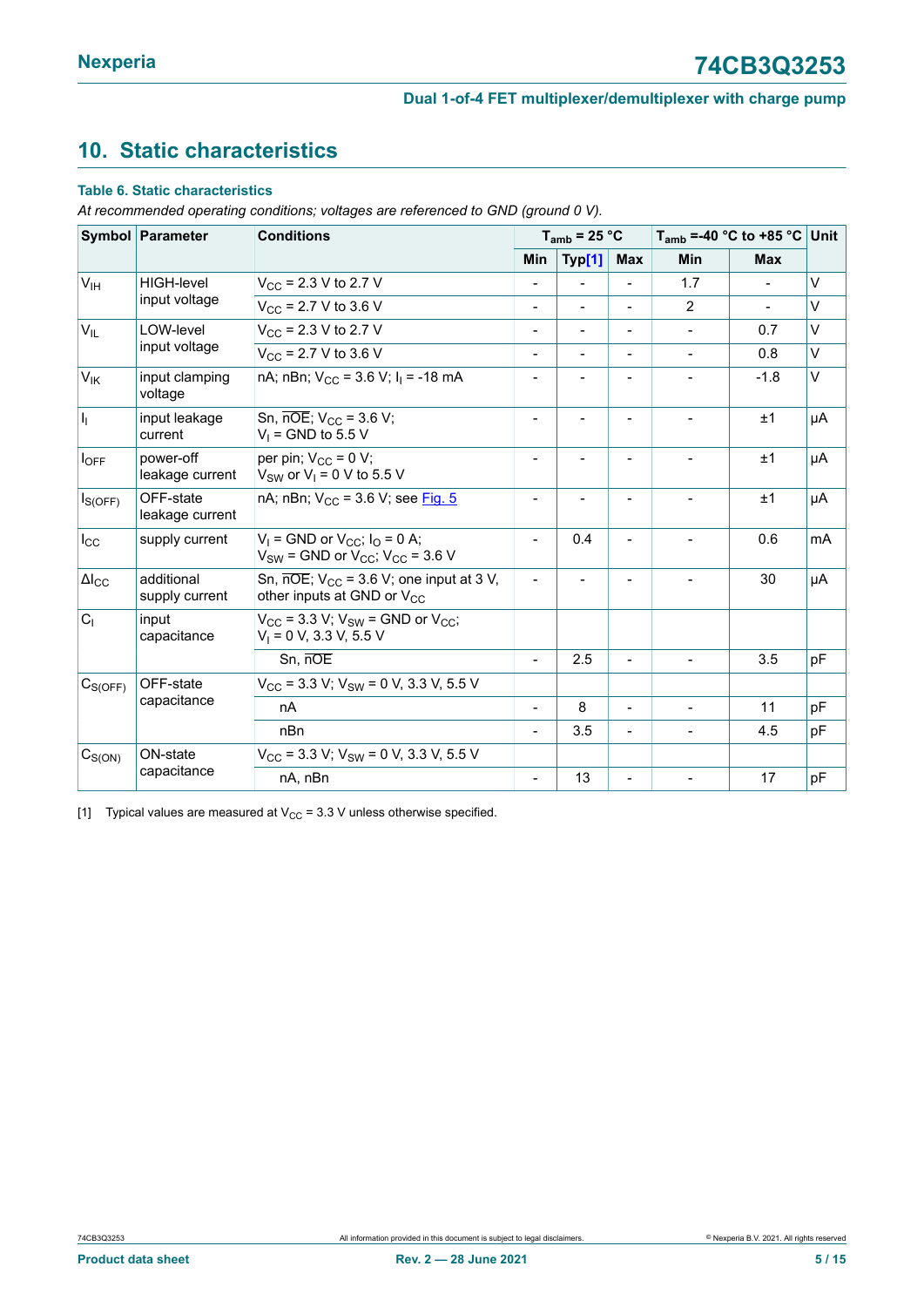<span id="page-5-0"></span>

### <span id="page-5-1"></span>**10.1. Test circuit and graph**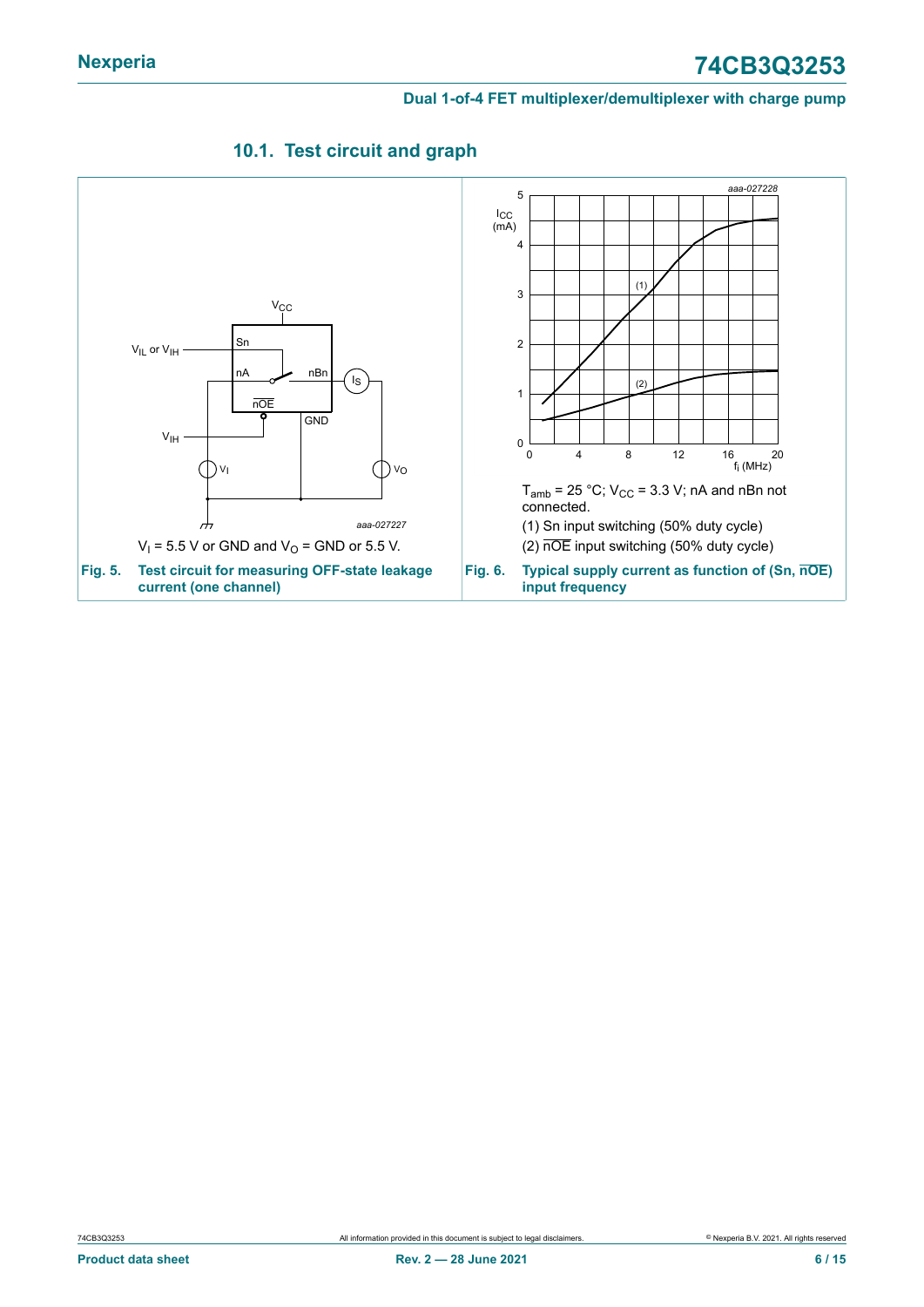### <span id="page-6-3"></span><span id="page-6-2"></span>**10.2. ON resistance**

#### **Table 7. ON resistance**

At recommended operating conditions; voltages are referenced to GND (ground = 0 V); for test circuit see [Fig. 7](#page-6-0).

|          | <b>Symbol Parameter</b> | <b>Conditions</b>                          | $T_{amb}$ = 25 °C        |            |                          | $T_{amb}$ = -40 °C to +85 °C | Unit       |          |
|----------|-------------------------|--------------------------------------------|--------------------------|------------|--------------------------|------------------------------|------------|----------|
|          |                         |                                            | <b>Min</b>               | <b>Typ</b> | <b>Max</b>               | Min                          | <b>Max</b> |          |
| $R_{ON}$ |                         | ON resistance $V_{CC}$ = 2.3 V; see Fig. 8 |                          |            |                          |                              |            |          |
|          |                         | $V_1 = 0 V$ ; $I_{SW} = 30 mA$<br>[1]      | $\overline{\phantom{a}}$ | 4          | $\overline{\phantom{a}}$ | $\overline{\phantom{0}}$     | 10         | lΩ       |
|          |                         | $V_1 = 1.7 V$ ; $I_{SW} = -15$ mA [1]      | $\overline{\phantom{a}}$ | 4.5        | $\blacksquare$           |                              | 11         | $\Omega$ |
|          |                         | $V_{CC}$ = 3.0 V; see Fig. 8               |                          |            |                          |                              |            |          |
|          |                         | $V_1 = 0 V$ ; $I_{SW} = 30 mA$<br>$[2]$    | $\overline{\phantom{a}}$ | 4          | $\overline{\phantom{0}}$ |                              | 8          | Ω        |
|          |                         | $V_1 = 2.4$ V; $I_{SW} = -15$ mA [2]       | $\overline{\phantom{a}}$ | 4.8        | $\overline{\phantom{0}}$ |                              | 10         | lΩ       |

[1] Typical values are measured at  $V_{CC} = 2.5$  V.<br>[2] Typical values are measured at  $V_{CC} = 3.3$  V.

Typical values are measured at  $V_{\text{CC}}$  = 3.3 V.

<span id="page-6-0"></span>

#### <span id="page-6-4"></span><span id="page-6-1"></span>**10.3. ON resistance test circuit and graph**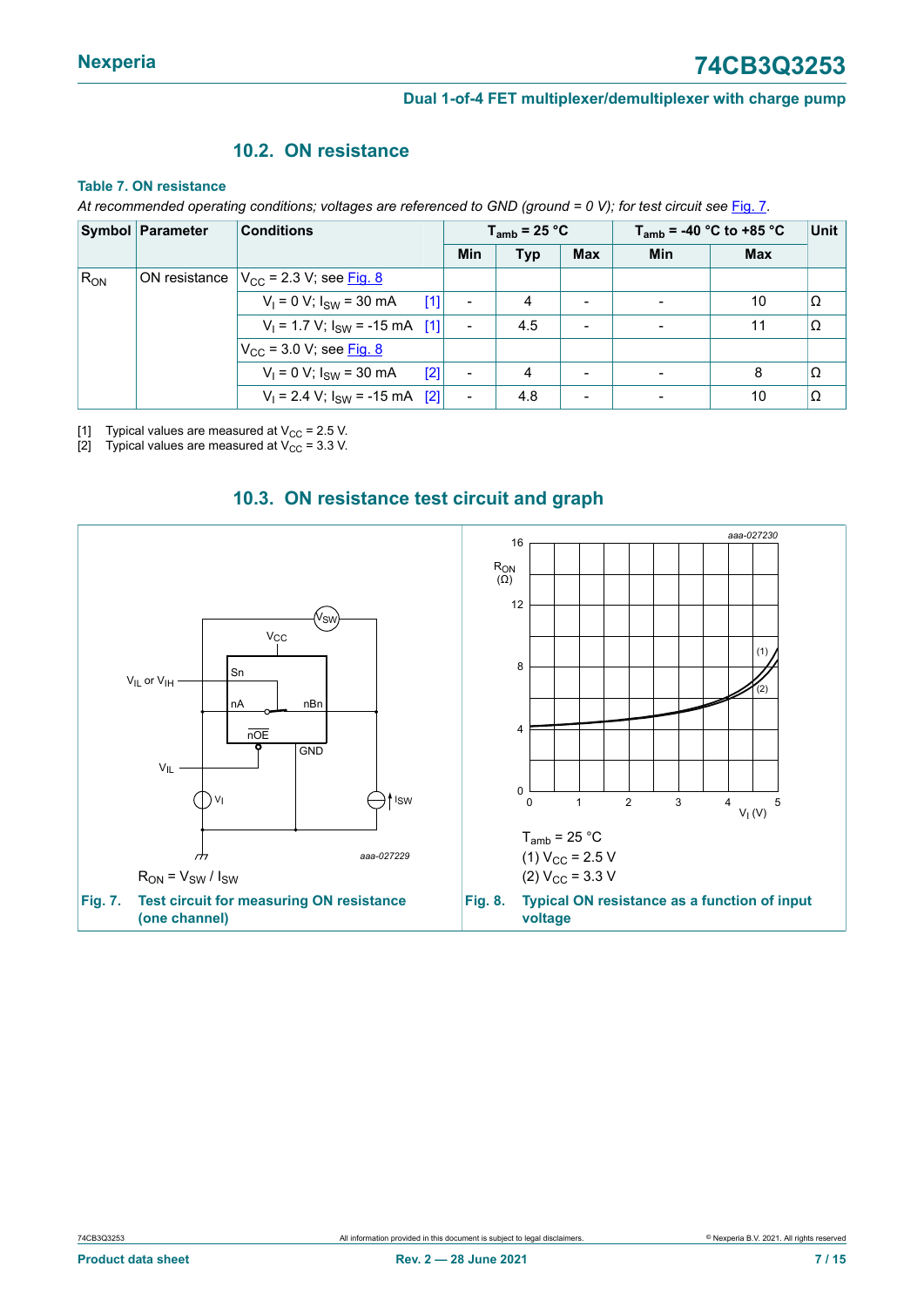# <span id="page-7-1"></span><span id="page-7-0"></span>**11. Dynamic characteristics**

#### **Table 8. Dynamic characteristics**

At recommended operating conditions; voltages are referenced to GND (ground = 0 V); for test circuit, see [Fig.](#page-9-0) 11.

| Symbol Parameter            |              | <b>Conditions</b>                                                                                                            |         | $T_{amb}$ = -40 °C to +85 °C | Unit       |            |
|-----------------------------|--------------|------------------------------------------------------------------------------------------------------------------------------|---------|------------------------------|------------|------------|
|                             |              |                                                                                                                              |         | Min                          | <b>Max</b> |            |
| propagation<br>$t_{\rm pd}$ |              | nA to nBn or nBn to nA; see Fig. 9                                                                                           | [1] [2] |                              |            |            |
|                             | delay        | $V_{\text{CC}}$ = 2.3 V to 2.7 V                                                                                             |         | $\overline{\phantom{a}}$     | 0.12       | ns         |
|                             |              | $V_{CC}$ = 3.0 V to 3.6 V                                                                                                    |         | $\blacksquare$               | 0.2        | ns         |
|                             |              | Sn to nA; see Fig. 9                                                                                                         | $[1]$   |                              |            |            |
|                             |              | $V_{\rm CC}$ = 2.3 V to 2.7 V                                                                                                |         | 1.5                          | 6.7        | ns         |
|                             |              | $V_{CC}$ = 3.0 V to 3.6 V                                                                                                    |         | 1.5                          | 5.9        | ns         |
| $t_{en}$                    | enable time  | nOE to nA, nBn; see Fig. 10                                                                                                  | $[1]$   |                              |            |            |
|                             |              | $V_{CC}$ = 2.3 V to 2.7 V                                                                                                    |         | 1.5                          | 6.7        | ns         |
|                             |              | $V_{CC}$ = 3.0 V to 3.6 V                                                                                                    |         | 1.5                          | 5.9        | ns         |
|                             |              | Sn to nBn; see Fig. 10                                                                                                       | $[1]$   |                              |            |            |
|                             |              | $V_{CC}$ = 2.3 V to 2.7 V                                                                                                    |         | 1.5                          | 6.7        | ns         |
|                             |              | $V_{\text{CC}}$ = 3.0 V to 3.6 V                                                                                             |         | 1.5                          | 5.9        | ns         |
| $t_{dis}$                   | disable time | nOE to nA, nBn; see Fig. 10                                                                                                  | $[1]$   |                              |            |            |
|                             |              | $V_{CC}$ = 2.3 V to 2.7 V                                                                                                    |         | 1.0                          | 6.1        | ns         |
|                             |              | $V_{CC}$ = 3.0 V to 3.6 V                                                                                                    |         | 1.0                          | 6.1        | ns         |
|                             |              | Sn to nBn; see Fig. 10                                                                                                       | $[1]$   |                              |            |            |
|                             |              | $V_{CC}$ = 2.3 V to 2.7 V                                                                                                    |         | 1.0                          | 6.1        | ns         |
|                             |              | $V_{CC}$ = 3.0 V to 3.6 V                                                                                                    |         | 1.0                          | 6.1        | ns         |
| $f_{\text{max}}$            | maximum      | Sn, $\overline{noE}$ ; V <sub>O</sub> > V <sub>CC</sub> ; V <sub>I</sub> = 5 V; R <sub>L</sub> ≥ 1 MΩ; C <sub>L</sub> = 0 pF |         |                              |            |            |
|                             | frequency    | $V_{\text{CC}}$ = 2.3 V to 2.7 V                                                                                             |         | $\blacksquare$               | 10         | <b>MHz</b> |
|                             |              | $V_{CC}$ = 3.0 V to 3.6 V                                                                                                    |         | $\blacksquare$               | 20         | <b>MHz</b> |

[1]  $t_{\text{pd}}$  is the same as  $t_{\text{PLH}}$  and  $t_{\text{PHL}}$ .

 $t_{en}$  is the same as  $t_{PZL}$  and  $t_{PZH}$ .

 $t_{dis}$  is the same as  $t_{PLZ}$  and  $t_{PHZ}$ .

[2] The propagation delay is the calculated RC time constant of the typical ON resistance of the switch and the specified load capacitance, when driven by an ideal voltage source (zero output impedance).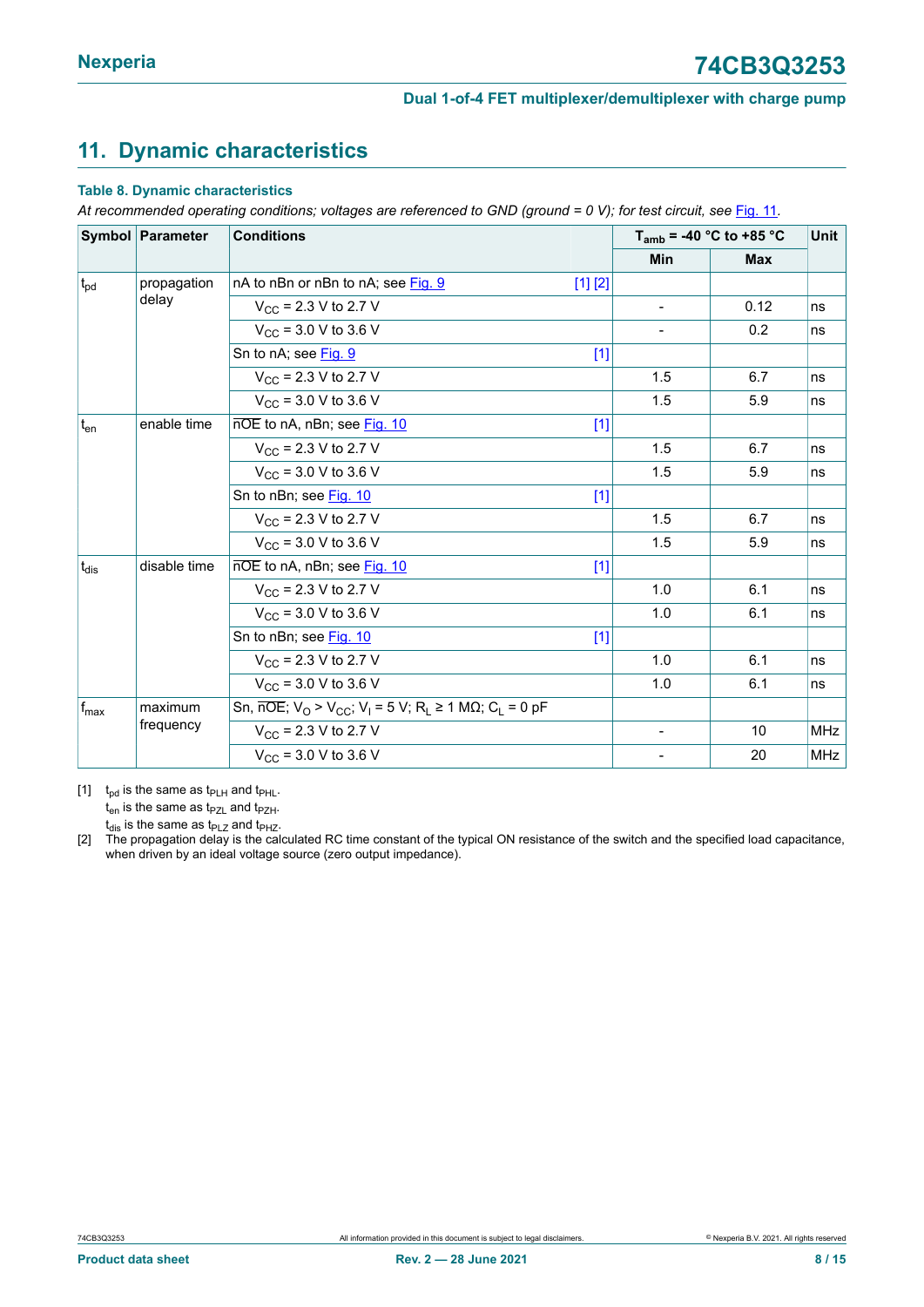### <span id="page-8-3"></span>**11.1. Waveforms and test circuit**

<span id="page-8-1"></span><span id="page-8-0"></span>

#### <span id="page-8-2"></span>**Fig. 10. Enable and disable times**

#### **Table 9. Measurement points**

| <b>Supply voltage</b>           | Input               | <b>Output</b>       |                     |                          |  |  |
|---------------------------------|---------------------|---------------------|---------------------|--------------------------|--|--|
| $V_{\rm CC}$                    | V <sub>M</sub>      | V <sub>M</sub>      | $V_X$               | Vv                       |  |  |
| $ 2.3 \vee \text{to } 2.7 \vee$ | $0.5 \times V_{CC}$ | $0.5 \times V_{CC}$ | $ V_{OL} + 0.15 V $ | V <sub>OH</sub> - 0.15 V |  |  |
| $3.0 V$ to 3.6 V                | $0.5 \times V_{CC}$ | $0.5 \times V_{CC}$ | $ V_{OL} + 0.3 V $  | $ V_{\rm OH}$ - 0.3 V    |  |  |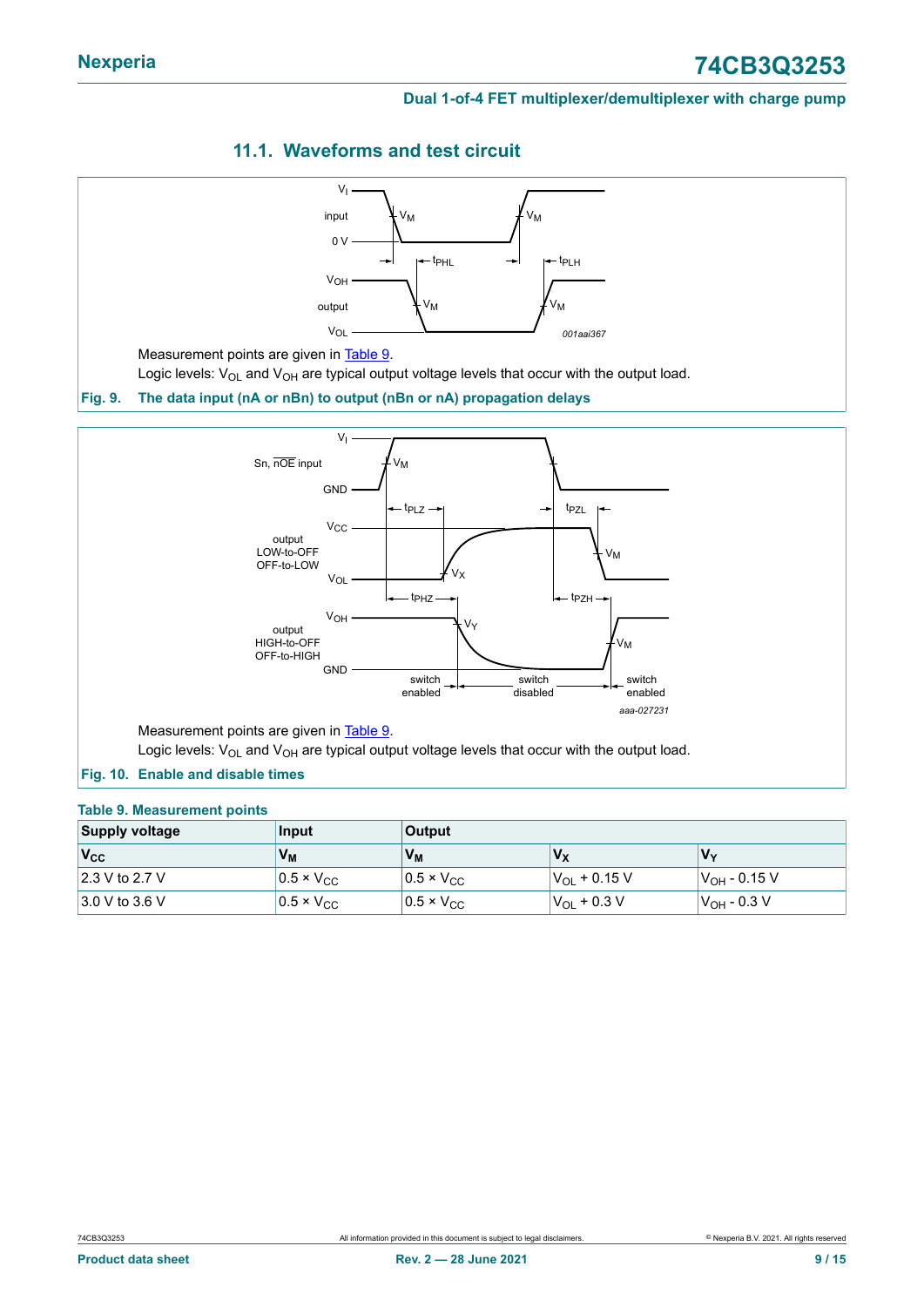# **Nexperia 74CB3Q3253**

#### **Dual 1-of-4 FET multiplexer/demultiplexer with charge pump**

<span id="page-9-0"></span>

#### <span id="page-9-1"></span>**Table 10. Test data**

| <b>Supply voltage</b>            | Input<br>Load |                                   |                           | <b>V<sub>EXT</sub></b> |                                     |                                |                                     |
|----------------------------------|---------------|-----------------------------------|---------------------------|------------------------|-------------------------------------|--------------------------------|-------------------------------------|
| $ V_{CC} $                       | $V_1$         | ∣ t <sub>r</sub> , t <sub>f</sub> | $\mathbf{c}_{\mathsf{L}}$ | $R_L$                  | t <sub>PLH</sub> , t <sub>PHL</sub> | $ t_{\sf PLZ}$ , $t_{\sf PZL}$ | t <sub>PZH</sub> , t <sub>PHZ</sub> |
| $ 2.3 \vee \text{ to } 2.7 \vee$ | $V_{\rm CC}$  | $≤ 2.5$ ns                        | 30pF                      | 500 $\Omega$           | open                                | $2 \times V_{CC}$              | <b>GND</b>                          |
| $3.0 V$ to 3.6 V                 | $V_{\rm CC}$  | $≤ 2.5$ ns                        | 50 pF                     | 500 $\Omega$           | open                                | $12 \times V_{CC}$             | <b>GND</b>                          |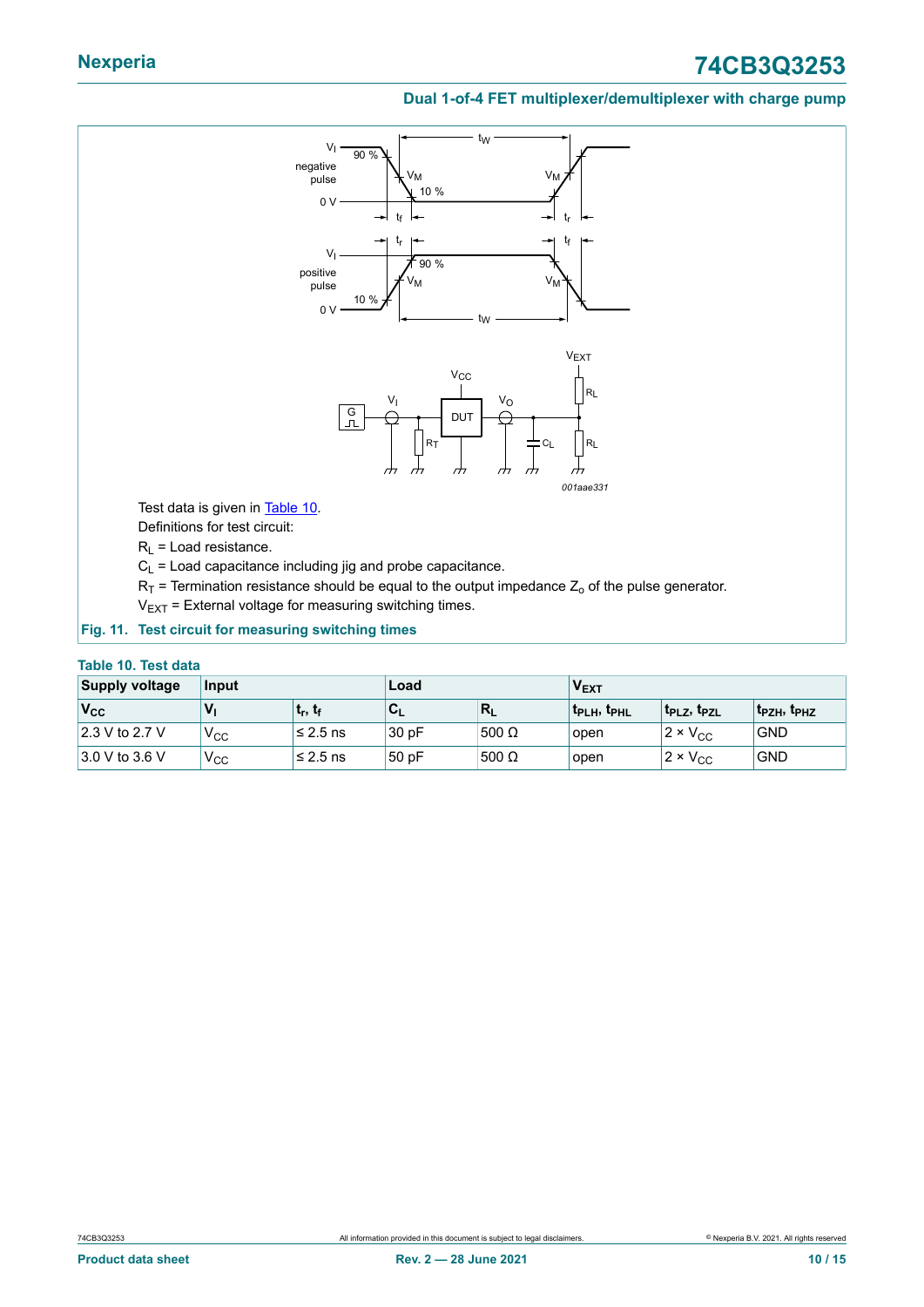# <span id="page-10-0"></span>**12. Package outline**



#### **Fig. 12. Package outline SOT403-1 (TSSOP16)**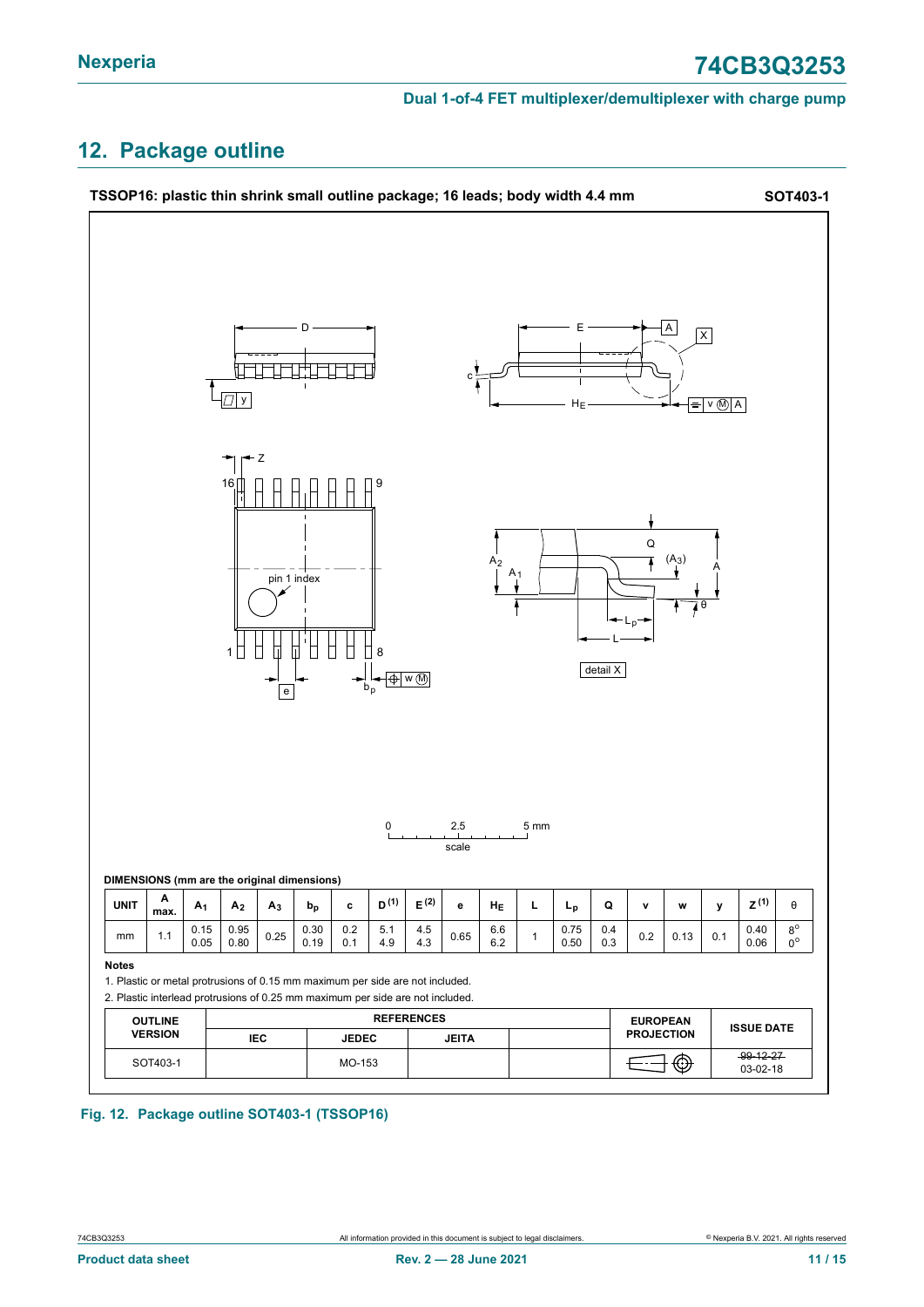

**Fig. 13. Package outline SOT763-1 (DHVQFN16)**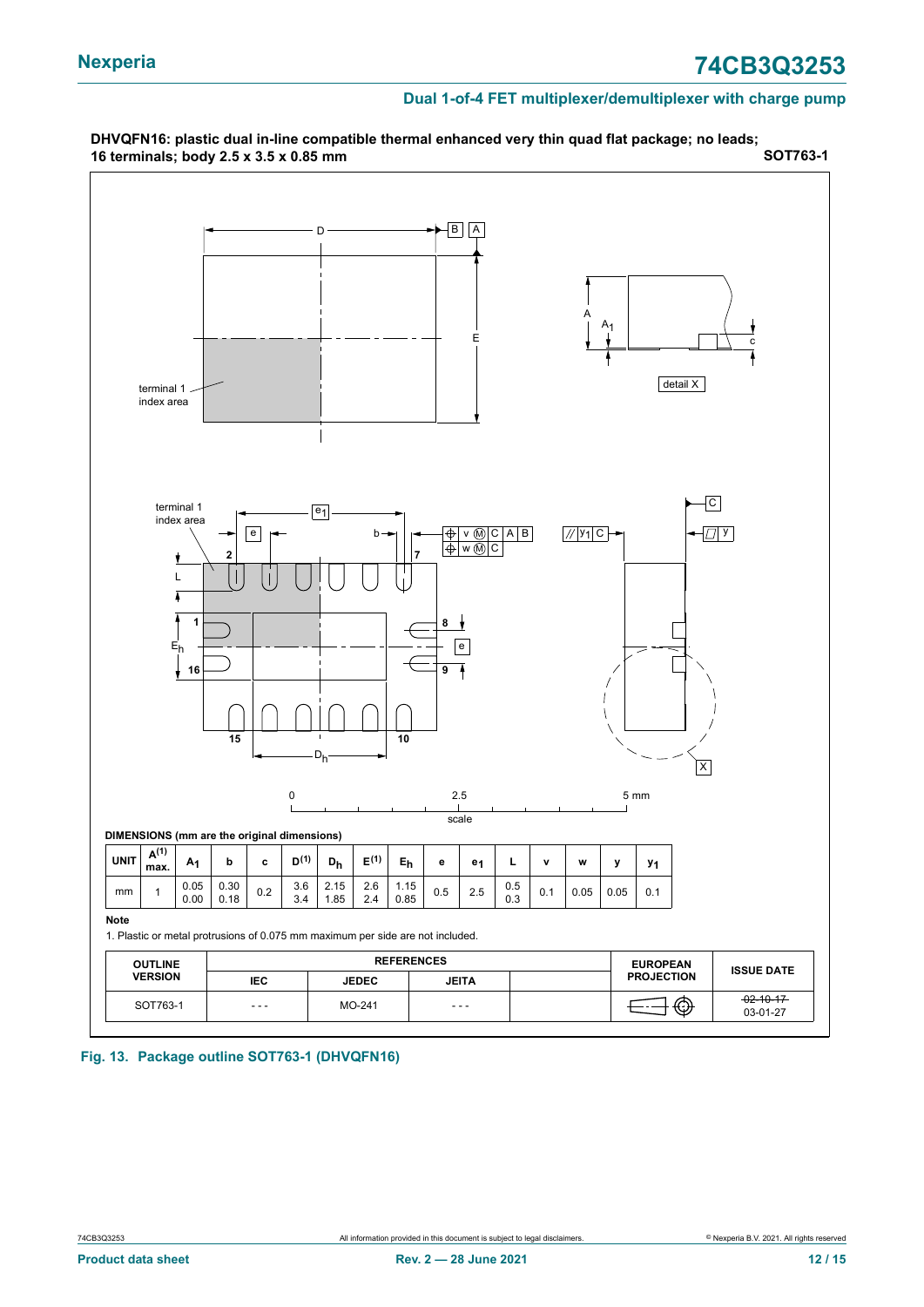# <span id="page-12-0"></span>**13. Abbreviations**

| <b>Table 11. Abbreviations</b> |                                         |  |  |  |  |  |  |
|--------------------------------|-----------------------------------------|--|--|--|--|--|--|
| Acronym                        | <b>Description</b>                      |  |  |  |  |  |  |
| <b>CDM</b>                     | <b>Charged Device Model</b>             |  |  |  |  |  |  |
| <b>CMOS</b>                    | Complementary Metal Oxide Semiconductor |  |  |  |  |  |  |
| <b>DUT</b>                     | <b>Device Under Test</b>                |  |  |  |  |  |  |
| <b>ESD</b>                     | ElectroStatic Discharge                 |  |  |  |  |  |  |
| <b>FET</b>                     | Field-Effect Transistor                 |  |  |  |  |  |  |
| <b>HBM</b>                     | Human Body Model                        |  |  |  |  |  |  |
| <b>NMOS</b>                    | N-channel Metal-Oxide Semiconductor     |  |  |  |  |  |  |

# <span id="page-12-1"></span>**14. Revision history**

#### **Table 12. Revision history**

| Document ID    | Release date                                                                                                 | Data sheet status         | <b>Change notice Supersedes</b> |                |  |  |
|----------------|--------------------------------------------------------------------------------------------------------------|---------------------------|---------------------------------|----------------|--|--|
| 74CB3Q3253 v.2 | 20210628                                                                                                     | l Product data sheet      |                                 | 74CB3Q3253 v.1 |  |  |
| Modifications: | Fig. 1: Logic symbol corrected.<br>Section 8: Derating values for $P_{tot}$ total power dissipation updated. |                           |                                 |                |  |  |
| 74CB3Q3253 v.1 | 20170814                                                                                                     | <b>Product data sheet</b> |                                 |                |  |  |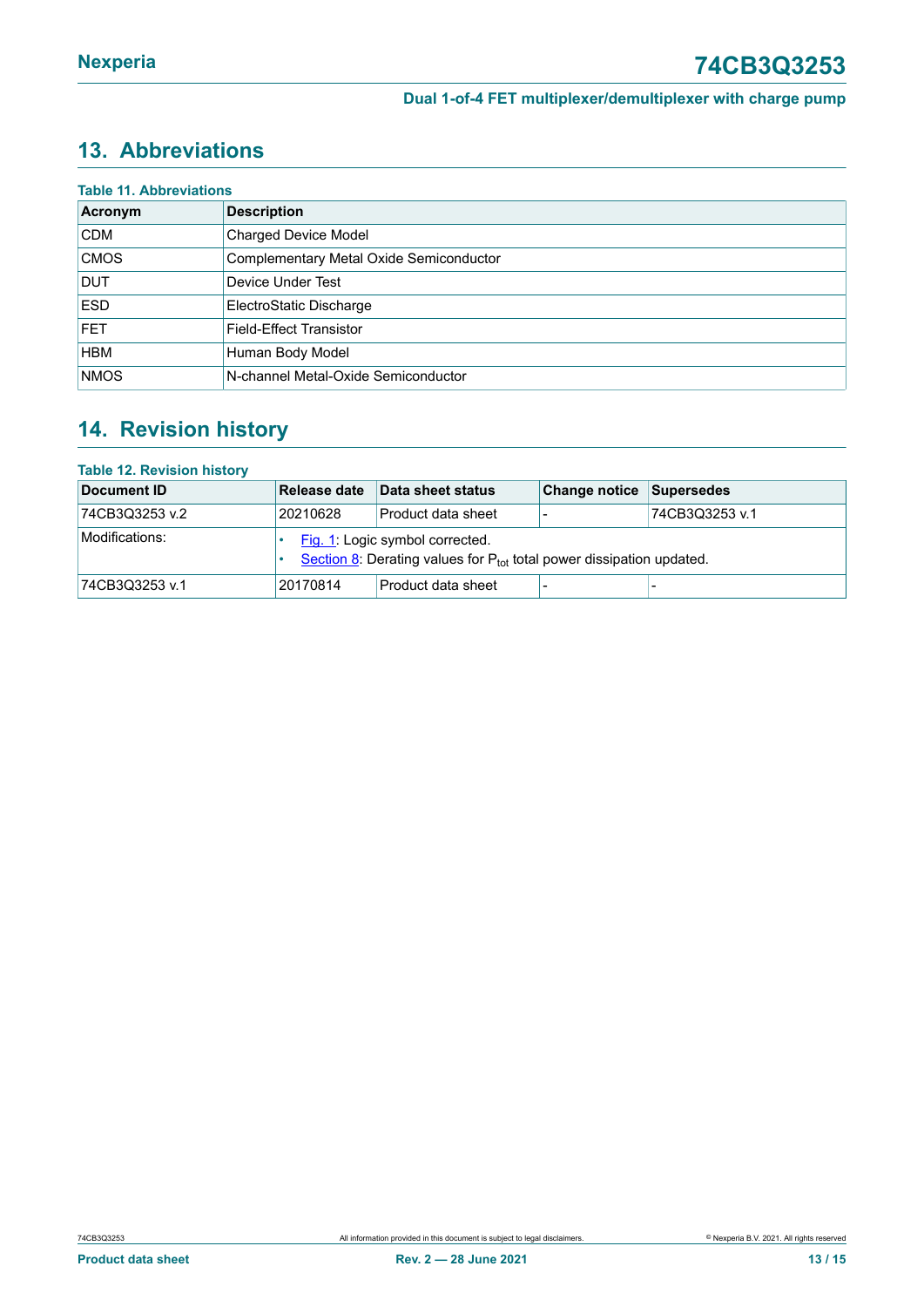# <span id="page-13-0"></span>**15. Legal information**

#### **Data sheet status**

| Document status<br>$[1]$ [2]      | Product<br>status [3] | <b>Definition</b>                                                                           |
|-----------------------------------|-----------------------|---------------------------------------------------------------------------------------------|
| Objective [short]<br>data sheet   | Development           | This document contains data from<br>the objective specification for<br>product development. |
| Preliminary [short]<br>data sheet | Qualification         | This document contains data from<br>the preliminary specification.                          |
| Product [short]<br>data sheet     | Production            | This document contains the product<br>specification.                                        |

[1] Please consult the most recently issued document before initiating or completing a design.

- The term 'short data sheet' is explained in section "Definitions".
- [3] The product status of device(s) described in this document may have changed since this document was published and may differ in case of multiple devices. The latest product status information is available on the internet at [https://www.nexperia.com.](https://www.nexperia.com)

#### **Definitions**

**Draft** — The document is a draft version only. The content is still under internal review and subject to formal approval, which may result in modifications or additions. Nexperia does not give any representations or warranties as to the accuracy or completeness of information included herein and shall have no liability for the consequences of use of such information.

**Short data sheet** — A short data sheet is an extract from a full data sheet with the same product type number(s) and title. A short data sheet is intended for quick reference only and should not be relied upon to contain detailed and full information. For detailed and full information see the relevant full data sheet, which is available on request via the local Nexperia sales office. In case of any inconsistency or conflict with the short data sheet, the full data sheet shall prevail.

**Product specification** — The information and data provided in a Product data sheet shall define the specification of the product as agreed between Nexperia and its customer, unless Nexperia and customer have explicitly agreed otherwise in writing. In no event however, shall an agreement be valid in which the Nexperia product is deemed to offer functions and qualities beyond those described in the Product data sheet.

#### **Disclaimers**

**Limited warranty and liability** — Information in this document is believed to be accurate and reliable. However, Nexperia does not give any representations or warranties, expressed or implied, as to the accuracy or completeness of such information and shall have no liability for the consequences of use of such information. Nexperia takes no responsibility for the content in this document if provided by an information source outside of Nexperia.

In no event shall Nexperia be liable for any indirect, incidental, punitive, special or consequential damages (including - without limitation - lost profits, lost savings, business interruption, costs related to the removal or replacement of any products or rework charges) whether or not such damages are based on tort (including negligence), warranty, breach of contract or any other legal theory.

Notwithstanding any damages that customer might incur for any reason whatsoever, Nexperia's aggregate and cumulative liability towards customer for the products described herein shall be limited in accordance with the Terms and conditions of commercial sale of Nexperia.

**Right to make changes** — Nexperia reserves the right to make changes to information published in this document, including without limitation specifications and product descriptions, at any time and without notice. This document supersedes and replaces all information supplied prior to the publication hereof.

**Suitability for use** — Nexperia products are not designed, authorized or warranted to be suitable for use in life support, life-critical or safety-critical systems or equipment, nor in applications where failure or malfunction of an Nexperia product can reasonably be expected to result in personal

injury, death or severe property or environmental damage. Nexperia and its suppliers accept no liability for inclusion and/or use of Nexperia products in such equipment or applications and therefore such inclusion and/or use is at the customer's own risk.

**Quick reference data** — The Quick reference data is an extract of the product data given in the Limiting values and Characteristics sections of this document, and as such is not complete, exhaustive or legally binding.

**Applications** — Applications that are described herein for any of these products are for illustrative purposes only. Nexperia makes no representation or warranty that such applications will be suitable for the specified use without further testing or modification.

Customers are responsible for the design and operation of their applications and products using Nexperia products, and Nexperia accepts no liability for any assistance with applications or customer product design. It is customer's sole responsibility to determine whether the Nexperia product is suitable and fit for the customer's applications and products planned, as well as for the planned application and use of customer's third party customer(s). Customers should provide appropriate design and operating safeguards to minimize the risks associated with their applications and products.

Nexperia does not accept any liability related to any default, damage, costs or problem which is based on any weakness or default in the customer's applications or products, or the application or use by customer's third party customer(s). Customer is responsible for doing all necessary testing for the customer's applications and products using Nexperia products in order to avoid a default of the applications and the products or of the application or use by customer's third party customer(s). Nexperia does not accept any liability in this respect.

**Limiting values** — Stress above one or more limiting values (as defined in the Absolute Maximum Ratings System of IEC 60134) will cause permanent damage to the device. Limiting values are stress ratings only and (proper) operation of the device at these or any other conditions above those given in the Recommended operating conditions section (if present) or the Characteristics sections of this document is not warranted. Constant or repeated exposure to limiting values will permanently and irreversibly affect the quality and reliability of the device.

**Terms and conditions of commercial sale** — Nexperia products are sold subject to the general terms and conditions of commercial sale, as published at [http://www.nexperia.com/profile/terms,](http://www.nexperia.com/profile/terms) unless otherwise agreed in a valid written individual agreement. In case an individual agreement is concluded only the terms and conditions of the respective agreement shall apply. Nexperia hereby expressly objects to applying the customer's general terms and conditions with regard to the purchase of Nexperia products by customer.

**No offer to sell or license** — Nothing in this document may be interpreted or construed as an offer to sell products that is open for acceptance or the grant, conveyance or implication of any license under any copyrights, patents or other industrial or intellectual property rights.

**Export control** — This document as well as the item(s) described herein may be subject to export control regulations. Export might require a prior authorization from competent authorities.

**Non-automotive qualified products** — Unless this data sheet expressly states that this specific Nexperia product is automotive qualified, the product is not suitable for automotive use. It is neither qualified nor tested in accordance with automotive testing or application requirements. Nexperia accepts no liability for inclusion and/or use of non-automotive qualified products in automotive equipment or applications.

In the event that customer uses the product for design-in and use in automotive applications to automotive specifications and standards, customer (a) shall use the product without Nexperia's warranty of the product for such automotive applications, use and specifications, and (b) whenever customer uses the product for automotive applications beyond Nexperia's specifications such use shall be solely at customer's own risk, and (c) customer fully indemnifies Nexperia for any liability, damages or failed product claims resulting from customer design and use of the product for automotive applications beyond Nexperia's standard warranty and Nexperia's product specifications.

**Translations** — A non-English (translated) version of a document is for reference only. The English version shall prevail in case of any discrepancy between the translated and English versions.

#### **Trademarks**

Notice: All referenced brands, product names, service names and trademarks are the property of their respective owners.